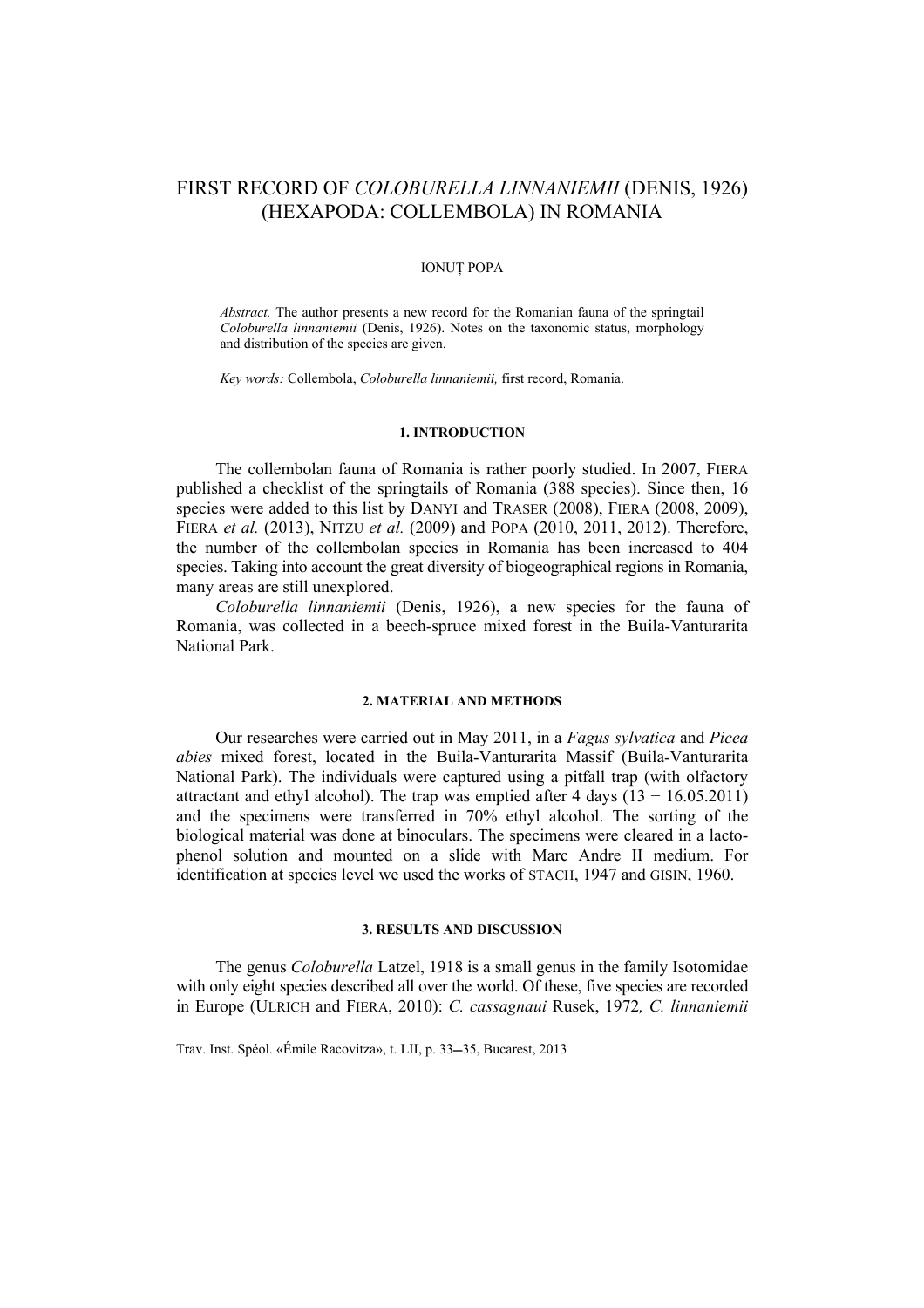(Denis, 1926)*, C. zangherii* (Denis, 1924)*, C. reticulata* Latzel, 1918 and *C. vandeli* Cassagnau & Delamare, 1951. Until now, only *C. zangherii* was recorded in the Romanian fauna (FIERA, 2007).

We report here the first record of *Coloburella linnaniemii* (Denis, 1926) for the Romanian fauna. Two specimens  $(13 - 16.05.2011)$ , pitfall trap, mixed forest of beech and spruce, 1173 m altitude, Buila-Vanturarita Massif, leg. I. Popa, preserved in the ISER collection) were identified. This bluish coloured species by 0.64–0.68 mm in length (without the head) (Fig.1) is characterized by  $6 + 6$ ommatidia, on a dark, strong pigmented eye patch; antennae pigmented, 1.2 longer than the diameter the head (Fig.1); postantennal organ about 1.5 longer than the diagonal of one ommatidia; claws without inner tooth, empodial appendage present, about ½ as long as the ventral side of the claw; furca well developed, mucro only indistinctly separated from the dens (Fig. 2).

*C. linnaniemii* is a very rare species in the European fauna. The species is known only from Crete, Italy and Austria (JANETSCHEK, 1993).



*ACKNOWLEDGEMENTS.* I wish to express my sincere thanks to Dr. JOSEF RUSEK for the verification and confirmation of the species and Dr. VLADIMIR SUSTR for the photos taken on the specimens.